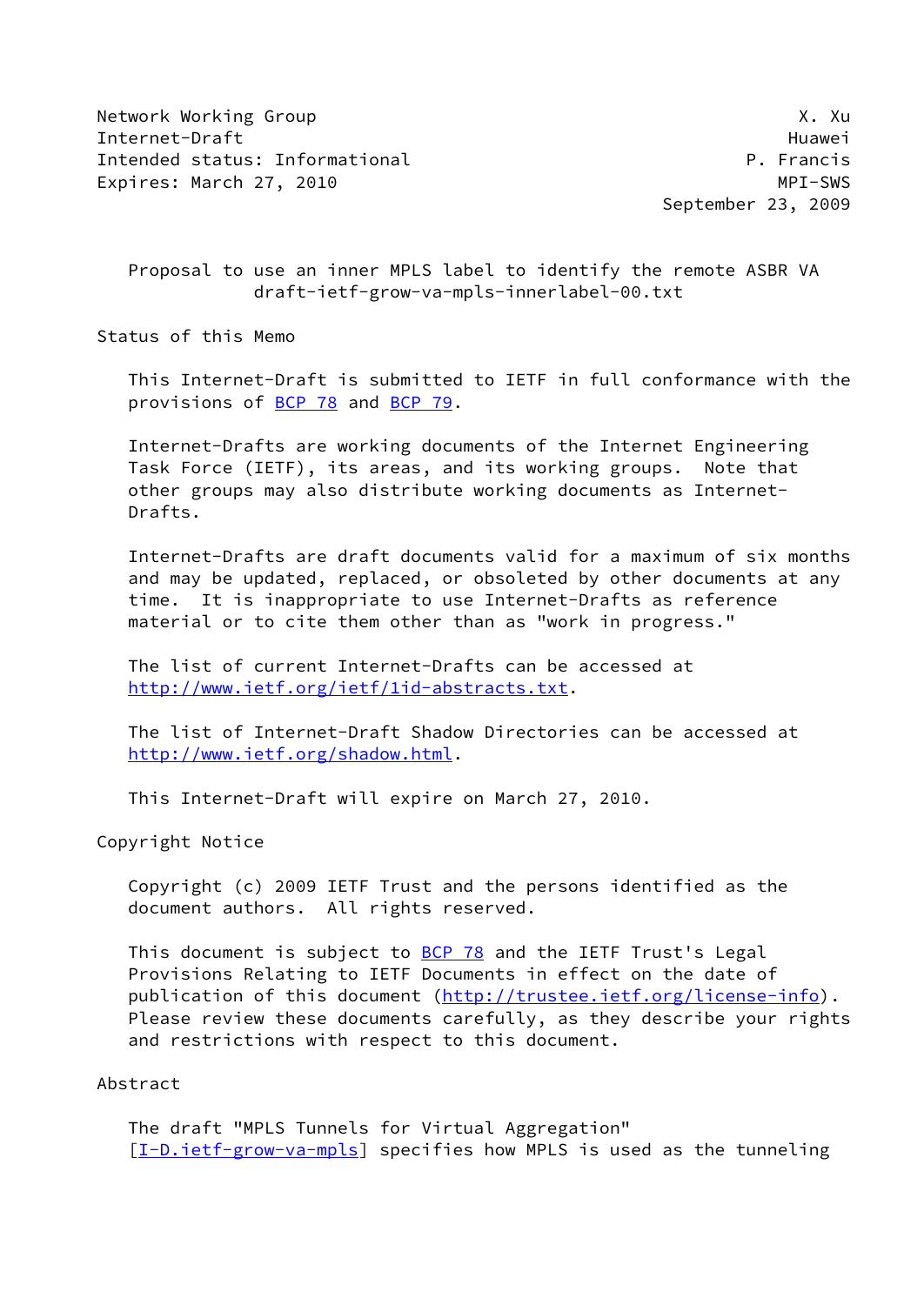Internet-Draft VA MPLS Label September 2009

 protocol for Virtual Aggregation (VA). The -00 version of that draft specifies only one level of labels, with the result that one Label Switched Path (LSP) for every remote ASBR must be established. For large ISPs, this can amount to a large number of LSPs. This draft proposes adding the option of using an inner label to identify the remote ASBR. Either an outer label or an IP tunnel is used to reach the local ASBR. When MPLS is used as the tunneling protocol, this reduces the number of LSPs to the number of local border routers (ASBR).

## Table of Contents

| 1.2. Changes from Previous Versions 5 |  |  |  |  |  |  |  |  |  |  |  |
|---------------------------------------|--|--|--|--|--|--|--|--|--|--|--|
|                                       |  |  |  |  |  |  |  |  |  |  |  |
|                                       |  |  |  |  |  |  |  |  |  |  |  |
|                                       |  |  |  |  |  |  |  |  |  |  |  |
|                                       |  |  |  |  |  |  |  |  |  |  |  |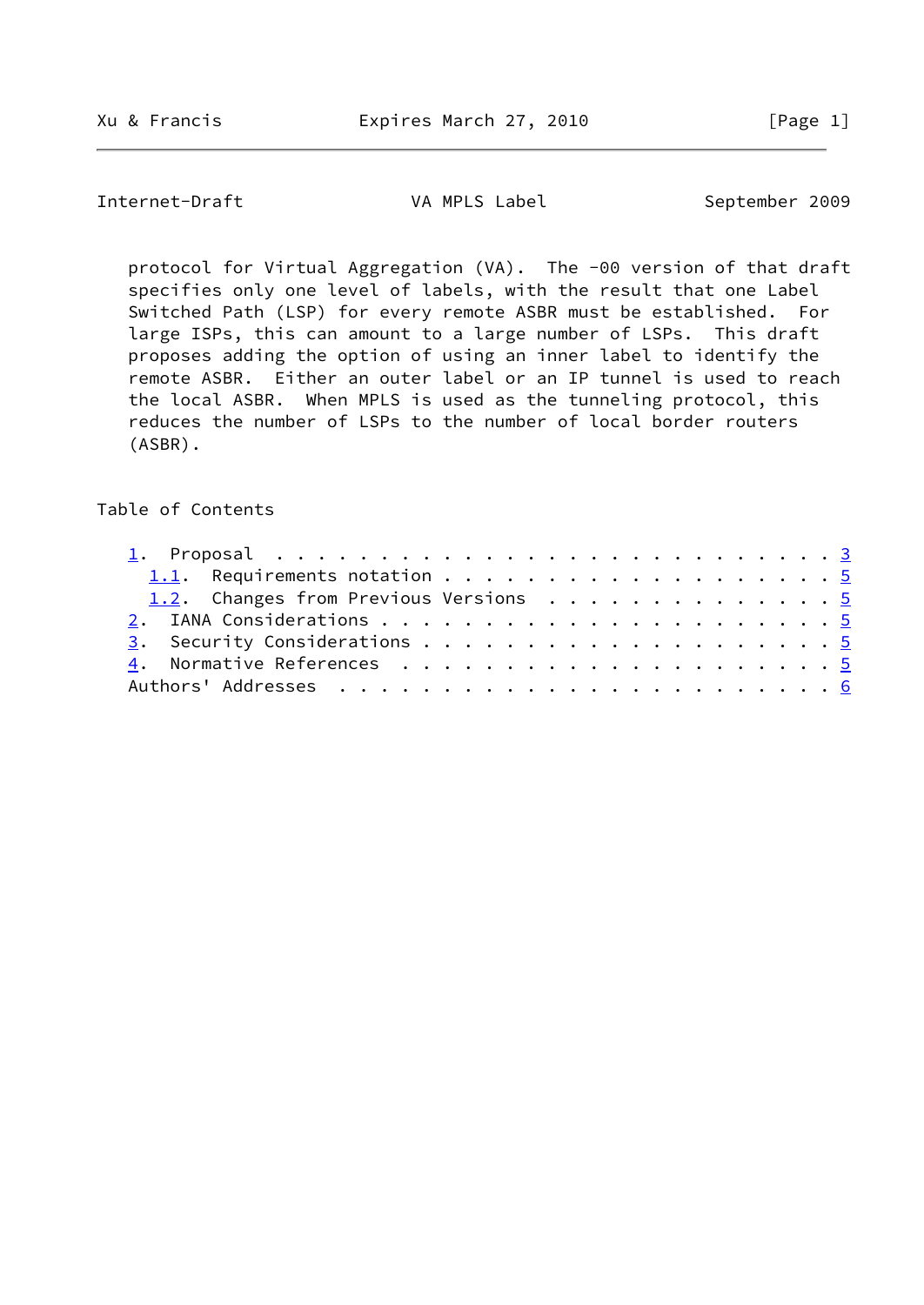Xu & Francis Expires March 27, 2010 [Page 2]

<span id="page-2-1"></span>Internet-Draft VA MPLS Label September 2009

## <span id="page-2-0"></span>[1](#page-2-0). Proposal

 The draft "MPLS Tunnels for Virtual Aggregation" [\[I-D.ietf-grow-va-mpls](#page-5-0)] specified how MPLS is used as the tunneling protocol for Virtual Aggregation (VA). The -00 version of that draft specifies only one level of labels, with the result that one LSP for every remote ASBR must be established. For large ISPs, this can amount to a large number of LSPs (roughly 20,000 for one large ISP we studied). This draft proposes the optional use of an inner label to reduce the number of LSPs to the number of local ASBRs. Besides improving the efficiency of VA, this also makes it feasible to use MPLS TE (traffic engineered) LSPs.

 VA requires that tunneled packets are "targeted" to remote ASBRs. However, the tunnel header must be stripped before the packet is transmitted to the remote ASBR. This means that the tunnel header must identify the remote ASBR to the local ASBR, so that the local ASBR may strip the header and forward the packet to the remote ASBR. In the -00 draft of  $[I-D.iett-grow-va-mpls]$ , there is one LSP per remote ASBR. In other words, there is a distinct label per remote ASBR.

 This draft proposes adding the option of using an inner label to identify the remote ASBR. Either an outer label or an IP tunnel identifies the local ASBR. When the local ASBR receives the packet, it strips off the outer label/header, uses the value of the inner label to identify the remote ASBR, and then strips the inner label before forwarding the packet to the remote ASBR. Note that, in the case of stacked labels, the outer label may have been stripped by the previous hop using penultimate hop popping (PHP).

 This style of tunneling is essentially identical to that used for MPLS VPNs  $[REC4364]$ , though simpler because there is no need for virtual forwarding tables.

There are three forms of tunneling that can be used, stacked labels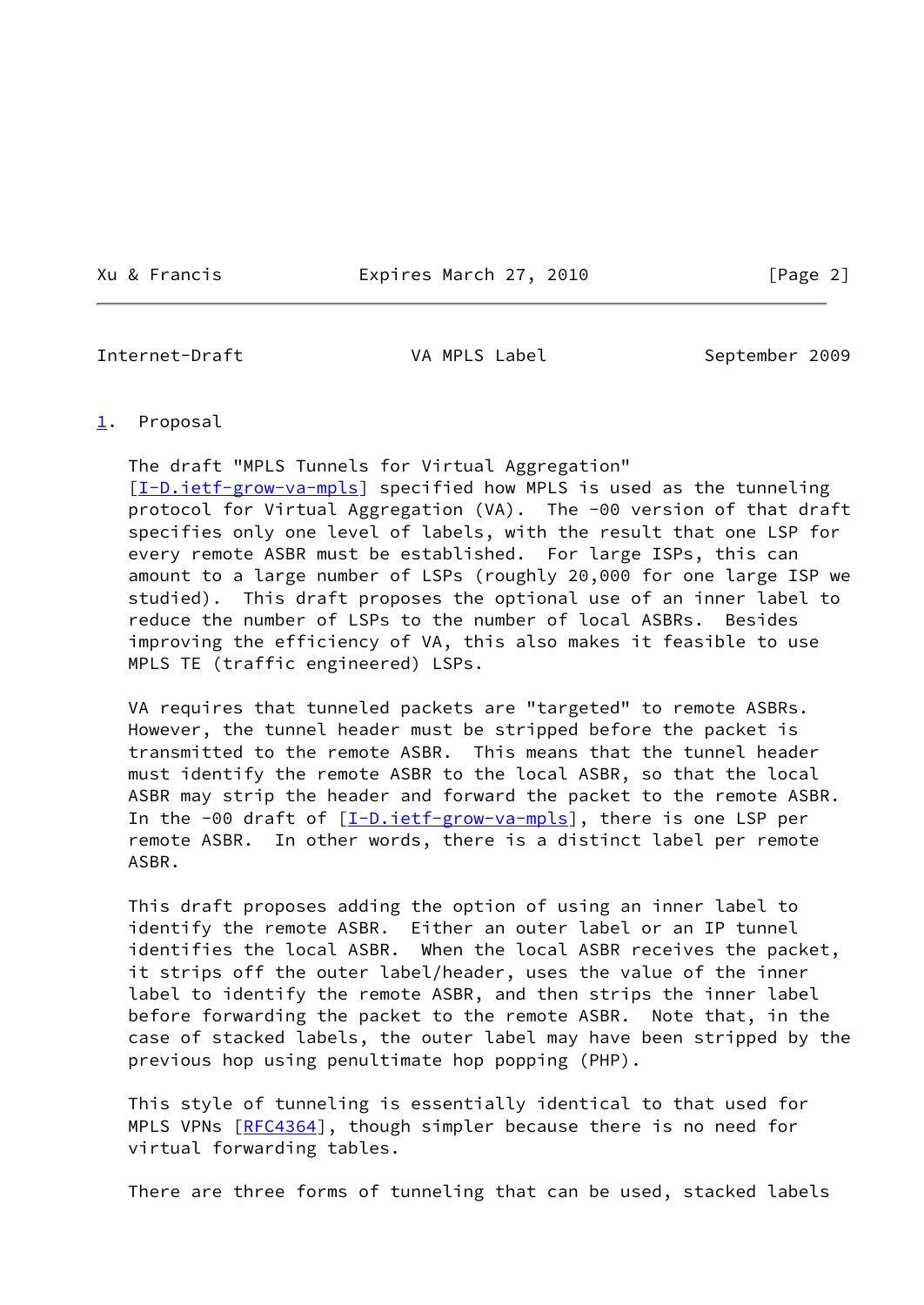```
 ([RFC3032]), and MPLS-in-IP or MPLS-in-GRE ([RFC4023]), as follows:
 (RFC3032):
    Payload | IP | Inner label | Outer label | link | ==>
  MPLS-in-IP (RFC4023):
    Payload | IP | Inner label | Outer IP header | link | ==>
  MPLS-in-GRE (RFC4023):
   Payload | IP | Inner label | GRE | Outer IP header | link | ==>
When a local ASBR advertises a route into iBGP, it sets the Next Hop
```
Xu & Francis Expires March 27, 2010 [Page 3]

Internet-Draft VA MPLS Label September 2009

 to itself, and assigns a label to the route. This label is used as the inner label, and identifies the remote ASBR from which the route was received [\[RFC3107](https://datatracker.ietf.org/doc/pdf/rfc3107)].

 The presence of the inner label in the iBGP update acts as the signal to the receiving router that an inner label should be used in packets tunneled to the Next Hop address. Other information is used to determine whether the tunnel itself is MPLS, IP, or GRE. Specifically,  $[\underline{I-D.iett-grow-va-gre}]$ . specifies how to convey the use of IP or GRE tunneling in BGP for VA (i.e. though the attributes from [\[RFC5512](https://datatracker.ietf.org/doc/pdf/rfc5512)]). If these attributes indicate IP or GRE tunneling, then the corresponding IP or GRE tunnel should be used. If no 5512 attribute is present, but there is a LSP to the Next Hop address, then the LSP should be used. If no 5512 attribute is present, and there is no LSP to the Next Hop address, then the packet should be IP tunneled to the Next Hop address.

 The following table summarizes the tunneling behavior (and for completeness includes the both the cases where the inner label is and is not signaled).

|    |     | $Inner \mid 5512 \mid LSP$ to | Tunnel                       |
|----|-----|-------------------------------|------------------------------|
|    |     | label?   after?   Next Hop?   | Behavior                     |
|    |     |                               |                              |
| No | No  | No                            | Don't tunnel packet          |
|    |     |                               | (normal behavior without VA) |
| No | No. | Yes                           | Use LSP                      |
| No | Yes | No                            | Use 5512 tunnel to next hop  |
| No | Yes | Yes                           | Use 5512 tunnel to Next Hop  |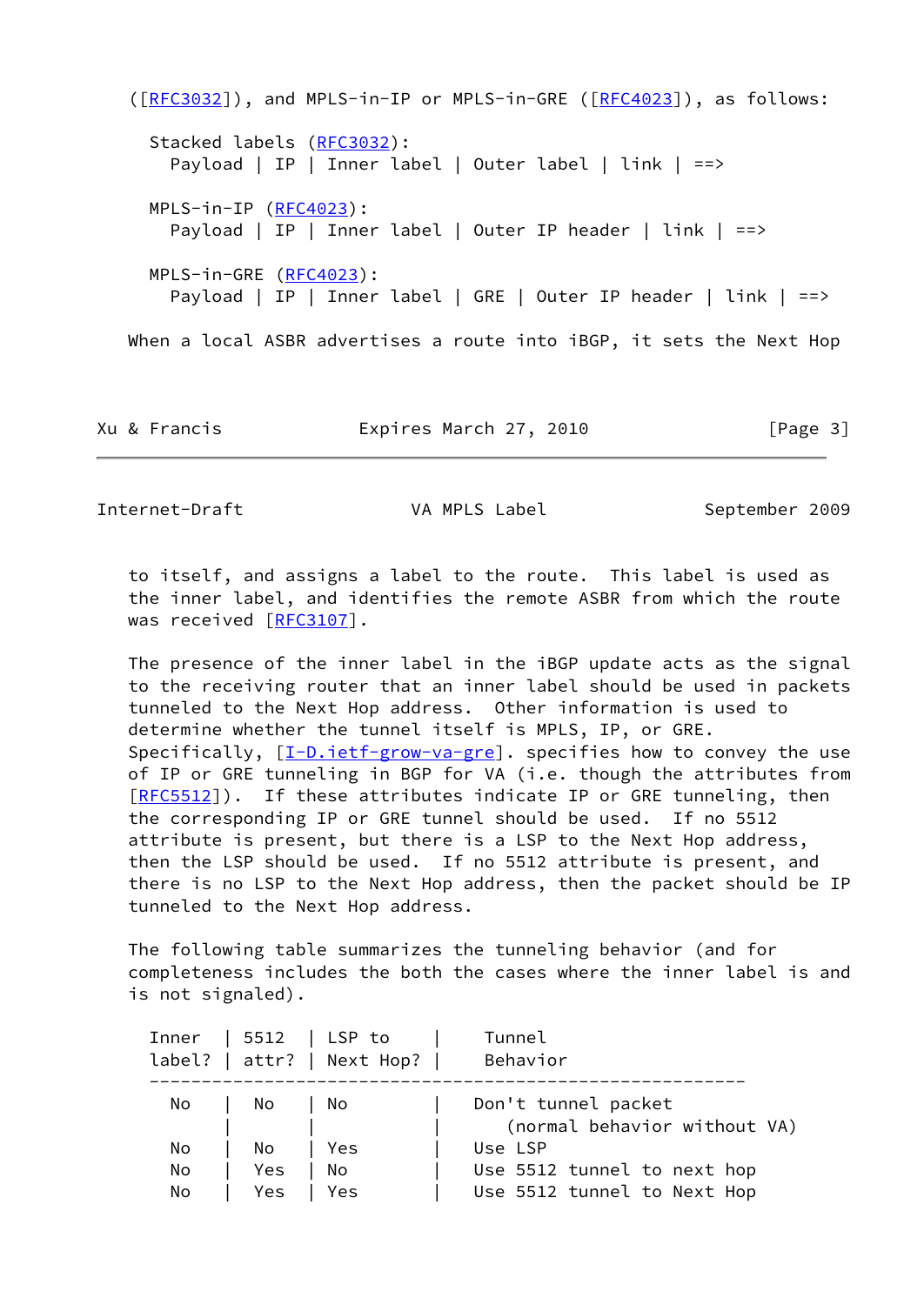|     |     |      | if possible, else use LSP $\star$ |
|-----|-----|------|-----------------------------------|
| Yes | No  | No   | Use IP tunnel to Next Hop         |
|     |     |      | with inner label                  |
| Yes | No  | Yes  | Use LSP (stacked labels)          |
| Yes | Yes | - No | Use 5512 tunnel to Next Hop       |
|     |     |      | with inner label                  |
| Yes | Yes | Yes  | Use 5512 tunnel to Next Hop       |
|     |     |      | with inner label if possible,     |
|     |     |      | else use LSP $\star$              |

 $*$  If the receiving router does not have the appropriate 5512 tunneling capability (IP or GRE), and it does have LSP capability, then it should use the LSP.

 It is important to note that conveying inner label or tunneling information in BGP is not a negotiation per se: there is no assurance that the recipient of the information can actually do the type of tunneling indicated. It is therefore necessary for the AS administrator to insure that routers are capable of acting on any

|  |  | Xu & Francis | Expires March 27, 2010 | [Page 4] |
|--|--|--------------|------------------------|----------|
|--|--|--------------|------------------------|----------|

<span id="page-4-1"></span>Internet-Draft VA MPLS Label September 2009

labeling or tunneling information that they receives.

<span id="page-4-0"></span>[1.1](#page-4-0). Requirements notation

 The key words "must", "must NOT", "REQUIRED", "SHALL", "SHALL NOT", "SHOULD", "SHOULD NOT", "RECOMMENDED", "MAY", and "OPTIONAL" in this document are to be interpreted as described in [\[RFC2119](https://datatracker.ietf.org/doc/pdf/rfc2119)].

<span id="page-4-2"></span>[1.2](#page-4-2). Changes from Previous Versions

This is the first version of this draft.

<span id="page-4-3"></span>[2](#page-4-3). IANA Considerations

There are no IANA considerations.

<span id="page-4-4"></span>[3](#page-4-4). Security Considerations

 Because this document describes a standard application of MPLS, there are no new security considerations beyond those already described in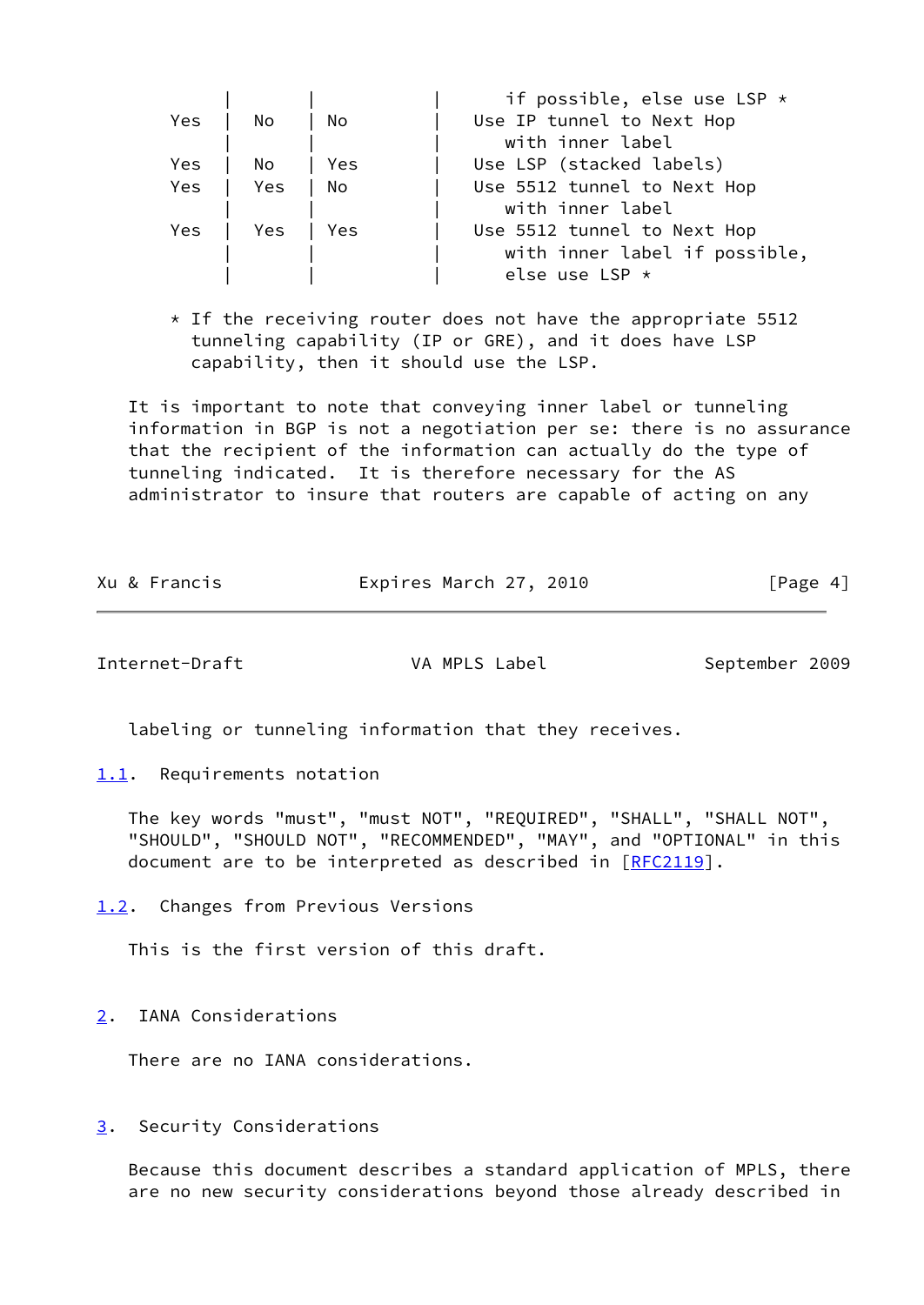[\[I-D.ietf-grow-va-mpls](#page-5-0)]. It is worth noting, however, that the some of the security considerations normally associated with VPNs, namely that it not be possible for a non-VPN source to inject a packet into a VPN, do not apply here. Virtual Aggregation applies to global routing, not to VPN, and therefore it is not necessary to isolate communities.

- <span id="page-5-3"></span><span id="page-5-1"></span>[4](#page-5-1). Normative References
	- [I-D.ietf-grow-va-gre] Francis, P., Raszuk, R., and X. Xu, "GRE and IP-in-IP Tunnels for Virtual Aggregation", [draft-ietf-grow-va-gre-00](https://datatracker.ietf.org/doc/pdf/draft-ietf-grow-va-gre-00) (work in progress), July 2009.

<span id="page-5-0"></span> [I-D.ietf-grow-va-mpls] Francis, P. and X. Xu, "MPLS Tunnels for Virtual Aggregation", [draft-ietf-grow-va-mpls-00](https://datatracker.ietf.org/doc/pdf/draft-ietf-grow-va-mpls-00) (work in progress), May 2009.

- [RFC2119] Bradner, S., "Key words for use in RFCs to Indicate Requirement Levels", [BCP 14](https://datatracker.ietf.org/doc/pdf/bcp14), [RFC 2119](https://datatracker.ietf.org/doc/pdf/rfc2119), March 1997.
- [RFC3032] Rosen, E., Tappan, D., Fedorkow, G., Rekhter, Y., Farinacci, D., Li, T., and A. Conta, "MPLS Label Stack Encoding", [RFC 3032](https://datatracker.ietf.org/doc/pdf/rfc3032), January 2001.

| Xu & Francis | Expires March 27, 2010 | [Page 5] |
|--------------|------------------------|----------|
|--------------|------------------------|----------|

<span id="page-5-2"></span>Internet-Draft VA MPLS Label September 2009

- [RFC3107] Rekhter, Y. and E. Rosen, "Carrying Label Information in BGP-4", [RFC 3107,](https://datatracker.ietf.org/doc/pdf/rfc3107) May 2001.
- [RFC4023] Worster, T., Rekhter, Y., and E. Rosen, "Encapsulating MPLS in IP or Generic Routing Encapsulation (GRE)", [RFC 4023,](https://datatracker.ietf.org/doc/pdf/rfc4023) March 2005.
- [RFC4364] Rosen, E. and Y. Rekhter, "BGP/MPLS IP Virtual Private Networks (VPNs)", [RFC 4364](https://datatracker.ietf.org/doc/pdf/rfc4364), February 2006.
- [RFC5512] Mohapatra, P. and E. Rosen, "BGP Encapsulation SAFI and BGP Tunnel Encapsulation Attribute", [RFC 5512](https://datatracker.ietf.org/doc/pdf/rfc5512), April 2009.